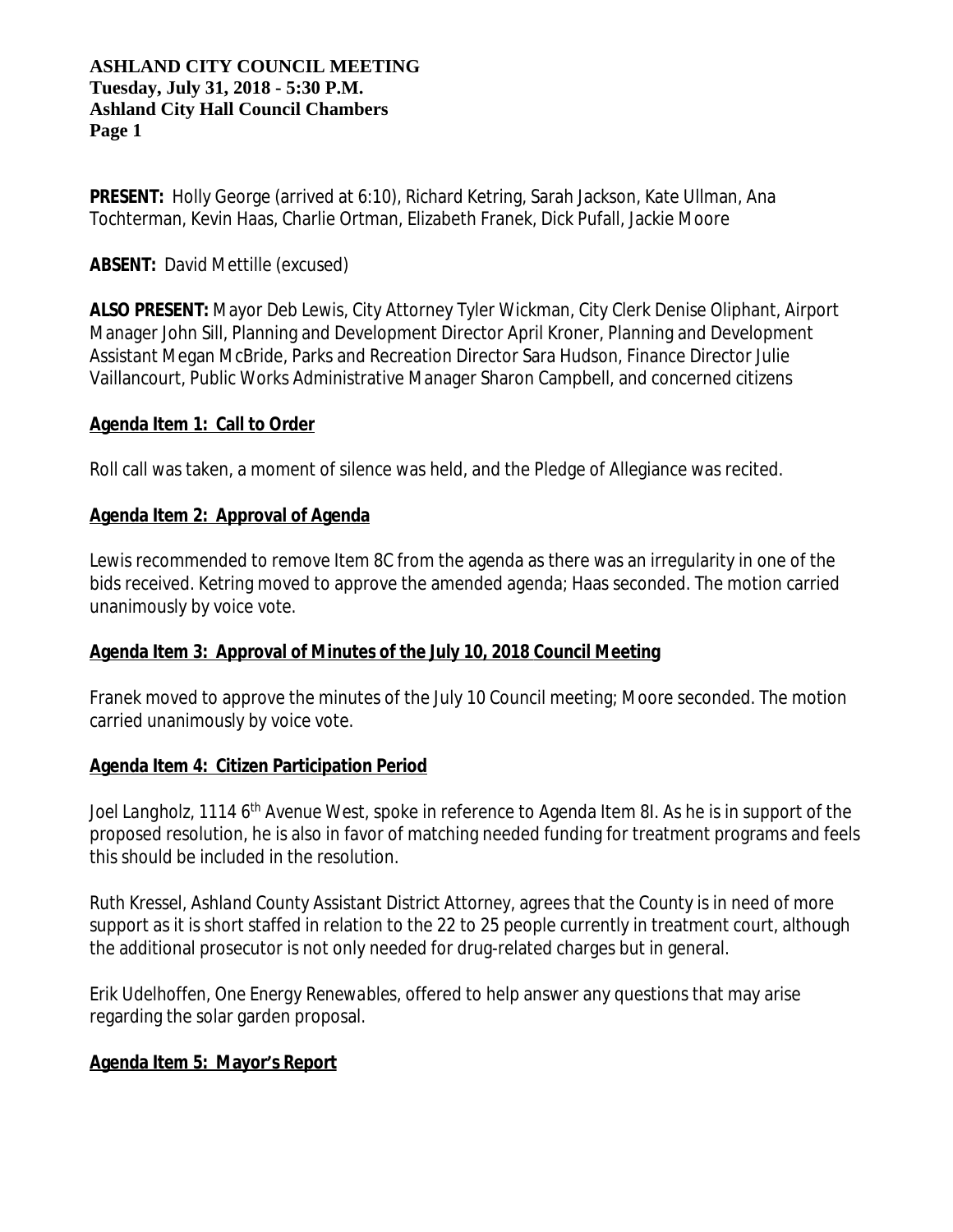### **Agenda Item 5A: Announcements**

Lewis reported that the tablets for Council's use are ready to be distributed and encouraged each Councilor to use these for not only the meeting agendas but also for their City emails. They were asked to contact the IT department to arrange a time to receive them. John Sill will be retiring at the end of the week after nine years as the JFK Memorial Airport Manager, and we wish him well. Judge Robert Eaton's final day serving Ashland County for 25 years was today. The installation for Kelly McKnight as new Ashland County Judge will be on August 3 at the Court House. Downtown Days sponsored by the Chamber will take place August 3 and 4.

### **Agenda Item 5B: Appointments**

 2018-2019 Election Inspectors Tim Kehoe Beth Kehoe Kathleen Whitten

 BART Board Carl Doersch, term expires: July 14, 2020

 Harbor Commission Allan Smiles, term expires: July 31, 2021 Randy Harvey, term expires: July 31, 2021

 Housing Committee Megan McBride (City Staff), term expires: October 1, 2018

 Police and Fire Commission Kate Siegler, term expires: May 1, 2023

Pufall moved to approve the Mayor's appointments; Ortman seconded. The motion carried unanimously by voice vote.

### **Agenda Item 6: Consent Agenda**

Pufall moved to approve the Consent Agenda; Ketring seconded. The motion carried unanimously by voice vote.

### **Agenda Item 6A: Operator's Licenses**

Courtney A. Day **Elouise I. Guderian** Richard E. Sunie Gabriel J. Thornton Christopher T. Neimes Daniel J. McAuliffe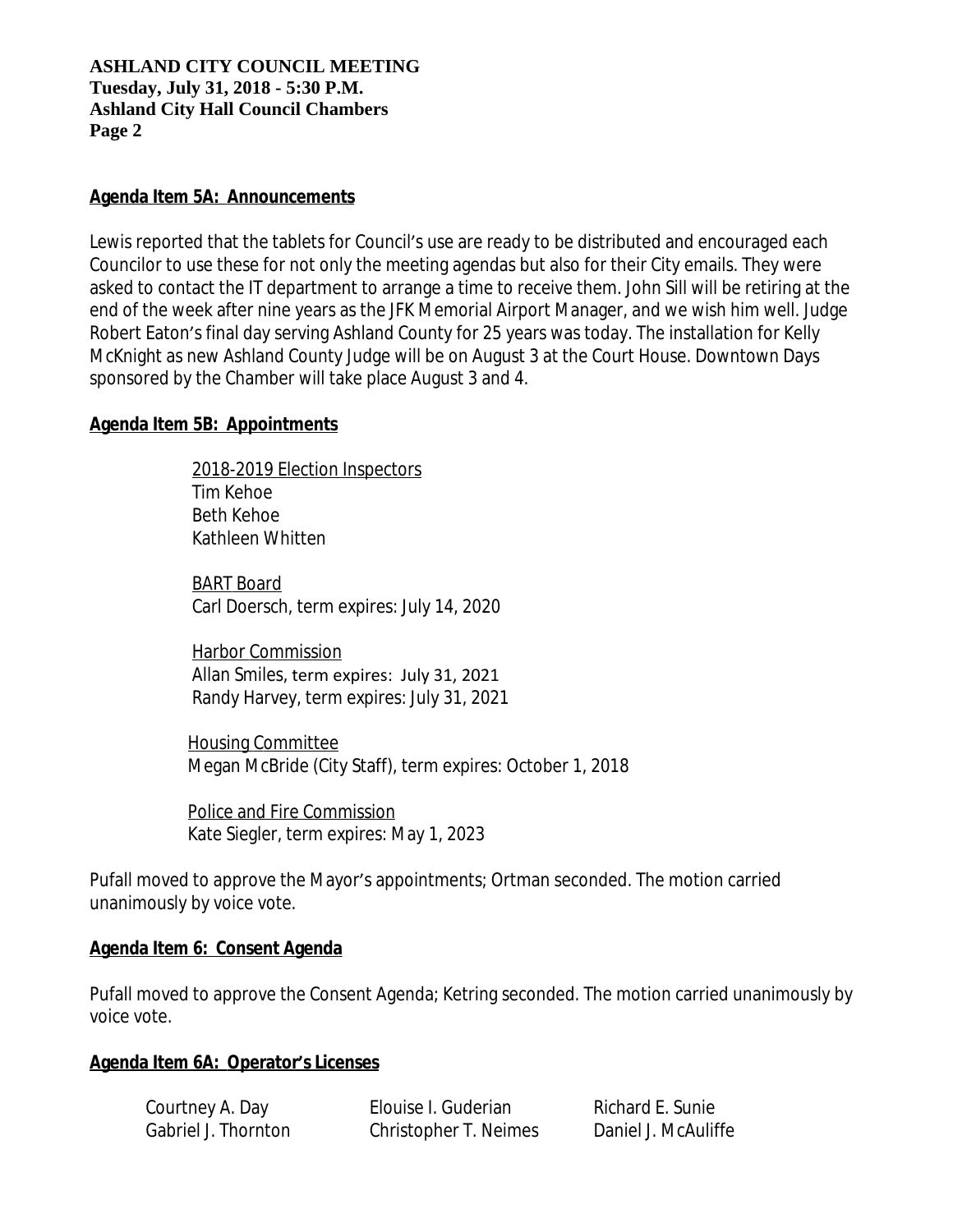## **Agenda Item 6B: Miscellaneous Minutes**

### **Agenda Item 6C: Planning and Development Report – June, 2018**

### **Agenda Item 7: Old Business**

## **Agenda Item 7A: Discussion and Possible Action Regarding Possible Participation by the City of Ashland in Xcel Energy's Solar Garden** *(Planning/Sustainability Committee)*

The Center for Rural Communities prepared a spreadsheet reflecting the difference in payback rates per building, and included the City's wastewater treatment plant, as per discussion at the June 12 Committee of the Whole meeting. The spreadsheet also included the rates and payback times for PV solar purchase and installation outright by the City of Ashland per building. While the contract with Xcel for the solar garden expires in 25 years, after which the City would have to purchase another share, direct installation of solar panels would last 40-50 years without replacement. The funds for this purchase have been approved from Fund 245 by the Finance Director.

Ortman moved to approve the City's participation in Xcel Energy's Solar Garden at the 10kW level; Moore seconded. The motion carried unanimously by voice vote.

### **Agenda Item 8: New Business**

## **Agenda Item 8A: Approve a Resolution Petitioning the Secretary of Transportation for Airport Improvement Aid by Common Council of the City of Ashland, Ashland and Bayfield County, Wisconsin** *(Airport)*

At the July 19, 2018 Airport Commission meeting, the resolution was approved for forwarding to City Council for approval. This document is required for continued annual funding by the FAA and Wisconsin Bureau of Aeronautics.

Franek moved to approve the resolution; Pufall seconded. The motion carried unanimously by voice vote. **(File #17452)**

# **Agenda Item 8B: Approve to Enter into a Contract with AMI Consulting Engineers P.A. for the Kreher Park Redevelopment Phase 1: Architectural and Engineering Services for a New Boat Launch and Hoist Lift Well (***Parks and Recreation***)**

The Kreher Park Redevelopment project is based on the 2013 conceptual plan and focuses on the western most side of the site. The RFP and proposal include engineering and construction documents for a four-bay boat launch, a fish cleaning station, restrooms, and boat/trailer washing station, ample trailer parking, and a future indoor boat storage building. The project would also include the redevelopment of a pedestrian trail on the property and a potential thoroughfare for vehicle traffic from Ellis Avenue to Prentice Avenue based on estimated use.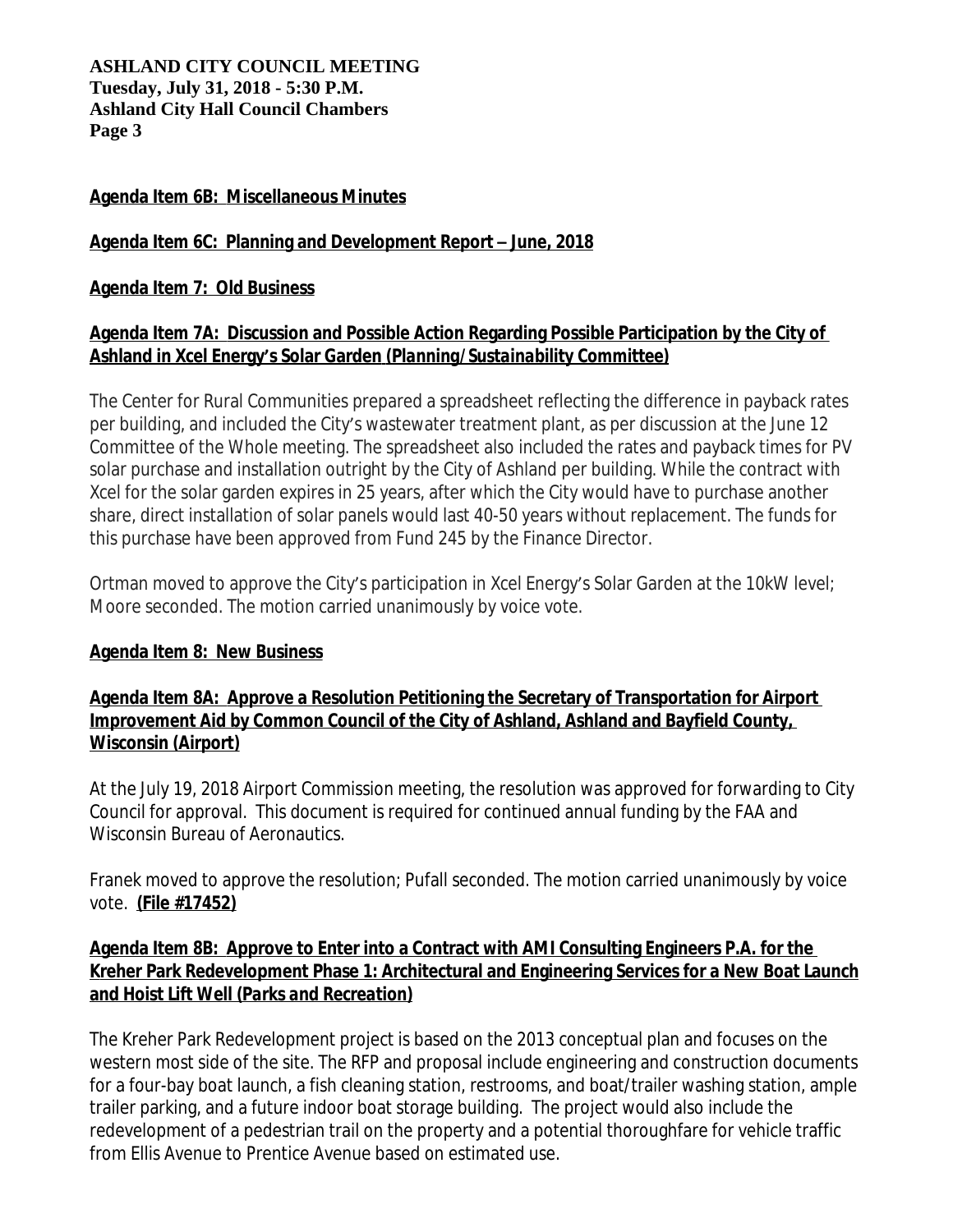On May 23, 2018, the City of Ashland sent out a Request for Proposals to qualified firms who offer integrated design services specializing in waterfront and park design and have expertise in green infrastructure and working with post superfund sites, for the redevelopment of Kreher Park, also known as the Ashland/Northern States Power Lakefront Superfund Site. Four proposals were received by the due date. The Harbor Commission met on Thursday, June 28, 2018, to review the submitted proposals, and voted to recommend the proposal by AMI Consulting Engineers P.A. to the Ashland Common Council for approval.

Per an agreement, Northern States Power will give the City of Ashland/Marina \$150,000 for the old fishing pier at the end of the boat launch when the Superfund project is completed. \$134,850 of the \$150,000 will be returned to funds CP 453 and SR 250.

The Superfund cleanup started in 2016. In 2017, the wet dredge was started and 90% of the area was remediated. The remaining 10% is to be finished in 2018 with final remediation activities completed in 2019 and ready for reuse in this same year.

Moore moved to accept the contract of AMI Consulting Engineers, P.A. in the amount of \$134,850 to be taken from Fund 453 and Fund 250; Ullman seconded. The motion carried unanimously by roll call vote.

# **Agenda Item 8D: Approve to Enter into an Agreement with Wisconsin Department of Natural Resources for Management of the City of Ashland Owned Lands Known as Tern Island (***Parks and Recreation***)**

In 1986, the City entered into an agreement with the WDNR for the management of Tern Island. The original Tern Island agreement expired in 2011.

Tern Island is the very end, or an island that is to the left, of Ore Dock #3 located at Bayview Park (Pamida Beach). The base of this ore dock is used to create the base of the Bayview Pier. Tern Island is one of the few places the Common Tern lives and breeds. The Common Tern is endemic to the area and is listed as an endangered species.

The WDNR received \$187,000 from the US Fish and Wildlife Service to improve Tern Island. The island, like much of the Ashland shoreline, became severely deteriorated after the October 27, 2017 storm. These improvements cannot be performed until a new agreement is approved by the City.

Ullman moved to approve the agreement; Tochterman seconded. The motion carried unanimously by voice vote.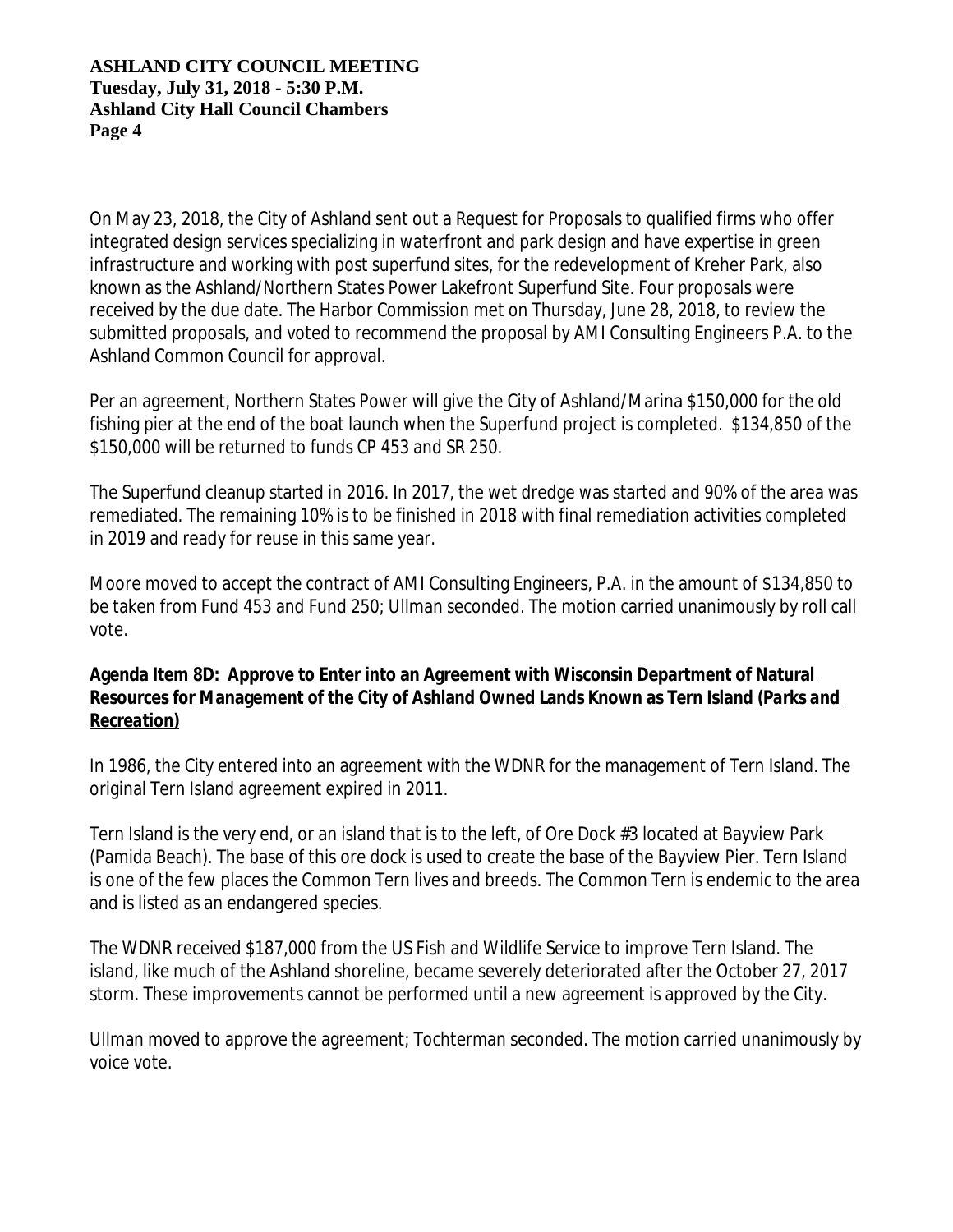# **Agenda Item 8E: Approve a Resolution Authorizing the Issuance and Sale of \$960,000 Sewerage System Mortgage Revenue Bonds of the City of Ashland, Ashland and Bayfield Counties, Wisconsin and Providing for the Payment of the Bonds and Other Details with Respect to the Bonds** *(Finance Director)*

On September 17, 2015, the USDA-RD approved to obligate funds for the City utilities as follows:

| Water Grant \$400,000  |                                          |
|------------------------|------------------------------------------|
| Water Loan \$1,883,000 | interest rate 2.875% for forty year term |
| Sewer Grant \$ 250,000 |                                          |
| Sewer Loan \$ 960,000  | interest rate 2.875% for forty year term |

The \$960,000 USDA-RD loan is for the Wastewater Utility System Controls and Data Acquisition project (SCADA). The adjusted interest rate is 2.75%. The grant amount of \$250,000 had also been applied to this project. These amounts reimburse the Utility for costs incurred on the project. Wastewater project costs paid through July 16, 2018 was \$1,295,222.34.

The Water loan and grant was applied to the 6<sup>th</sup> Street West Reconstruction project. 100% of the loan was applied to this project and Council approved the Resolution authorizing the issuance and sale of \$1,883,000 of water system mortgage revenue bonds on November 15, 2016, with an adjusted interest rate of 1.875%. \$198,459.89 of the grant amount has been applied to the project.

\$38,093.20 of the water grant had been applied to the SCADA project for the portion that applies to the Water Utility.

The USDA-RD and the Public Works department will begin working together to utilize the water grant balance of \$163,446.91 by September 17, 2020.

# SCADA System Project Information:

The Supervisory Control and Data Acquisition (SCADA) system is an electrical and computerized control system used to assist the staff in operation of the waste water and water systems. A SCADA system is basically an industrial computer system consisting of both hardware and software components. The operators control processes, monitor both plant operations, and collect data for reporting using the SCADA system that ties all of the various sites around the City together.

The existing SCADA system is becoming obsolete and increasingly difficult to maintain due to scarcity of replacement parts, many of which have been discontinued by the manufacturers, and has been increasing the cost of outside programming services and internal staff time for diagnosing alarm and system failures and locating replacement parts. The new SCADA system will resolve these issues and provide additional features to optimize both plant operations. The new SCADA system is tailored to provide full control access from various locations within the systems, expand data storage capacity, and improve data protection and backup, enhance alarms and security, improve functionality, and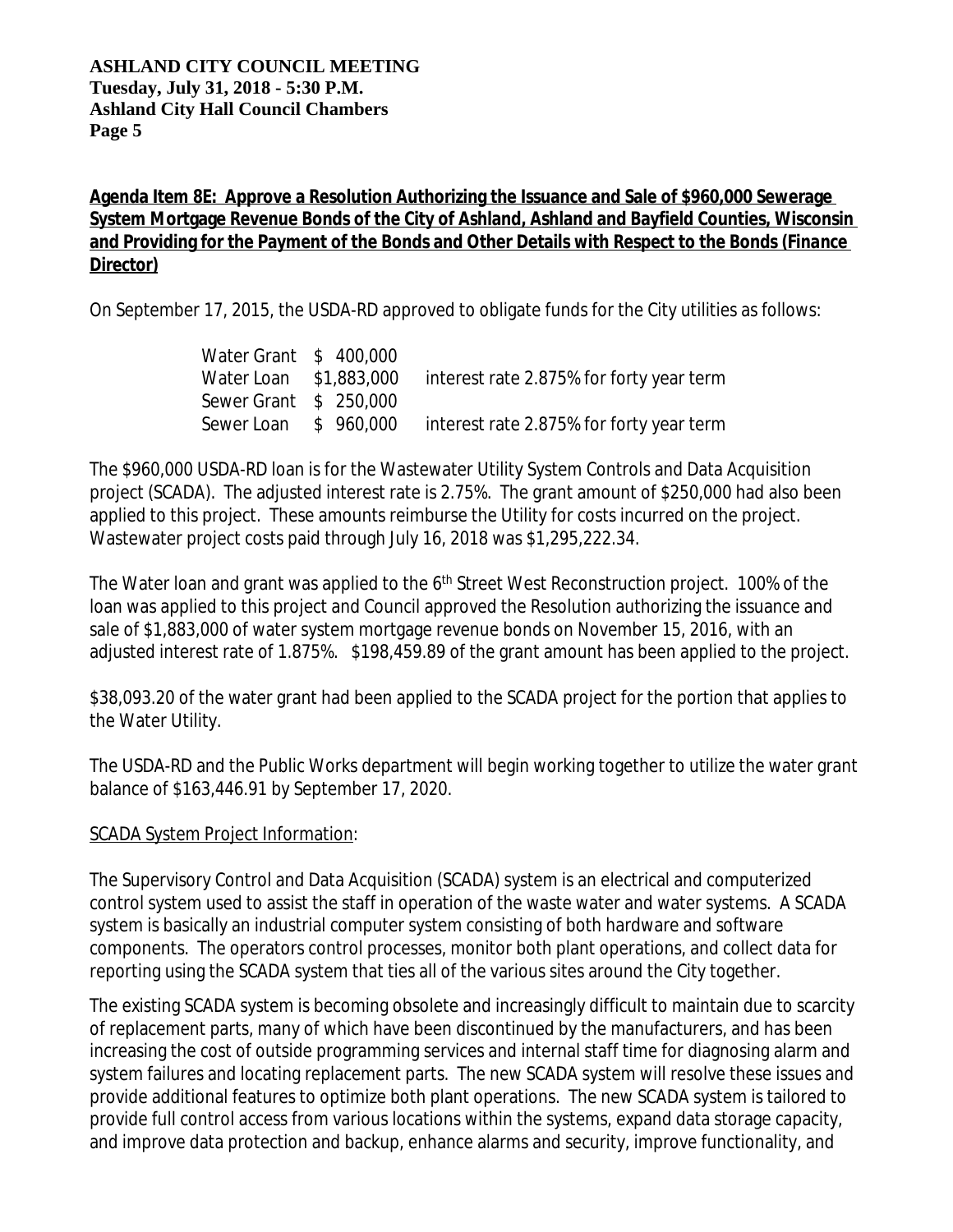provide redundancy. The new system would be phased in to allow for continued operation of both facilities without interruption.

Finance Director Julie Vaillancourt noted Quarles & Brady made a wording change on the first page of the resolution to redefine language, but did not change the meaning or content of the resolution.

Tochterman moved to approve the amended resolution; Moore seconded. The motion carried unanimously by roll call vote. **(File #17453)**

# **Agenda Item 8F: Approve a Resolution to Issue a Conditional Use Permit for the Construction of an Eight Foot Tall Fence at Central Railyard Park/"Purple Park" in the Public Park (PP) District, Parcel #201-01959-0200, Applicant: City of Ashland Parks and Recreation Department and Facilities Foreman** *(Planning & Development)*

The City of Ashland Parks and Recreation Department requested a Conditional Use Permit to construct a fence in the Central Railyard ("Purple") Park that will be eight (8) feet in height. The maximum allowable height for a fence is six (6) feet without a Conditional Use Permit. It will be a three-sided wooden fence used to screen the ADA compliant porta potty which would be placed there June through September. When the Purple Park was constructed in 2006, it was hoped that the Central Railyard Concession building would be able to be used as a public bathroom. The Parks and Recreation Department tried this for two years and extensive damage was done to the building. Currently, there is no public bathroom for park patrons to use when the Bretting Community Center is closed. The Parks and Recreation Department along with the Facilities Department requested to place a porta potty at this highly used park for young children and parents to use.

Franek moved to approve the resolution; Pufall seconded. The motion carried unanimously by voice vote. **(File #17454)**

# **Agenda Item 8G: Approve a Resolution to Issue a Conditional Use Permit to Operate a Duplex in the Single-Family Residential (R-1) District, Parcel #201-00433-0000, Applicant: Jack Hoglund** *(Planning & Development)*

Jack Hoglund requested a Conditional Use Permit to operate a duplex in the Single-Family Residential (R-1) district. He will be renovating an existing single-family home into a duplex, having two onebedroom units, one upper and one lower. The dwelling units would be between 650-750 square feet each, have their own entrance, and also have a private deck. The rent range for the units will be between \$550-650 per month. It's worth noting that the parcel the house is located on is 21,000 square feet or 0.48 acres, which greatly exceeds the minimum lot size required for a single-family home (7,000 square feet) or duplex (10,000 square feet). Off-street parking and a garage stall would be provided for the tenants of each unit.

Tochterman moved to approve the resolution; Moore seconded. The motion carried unanimously by voice vote. **(File #17455)**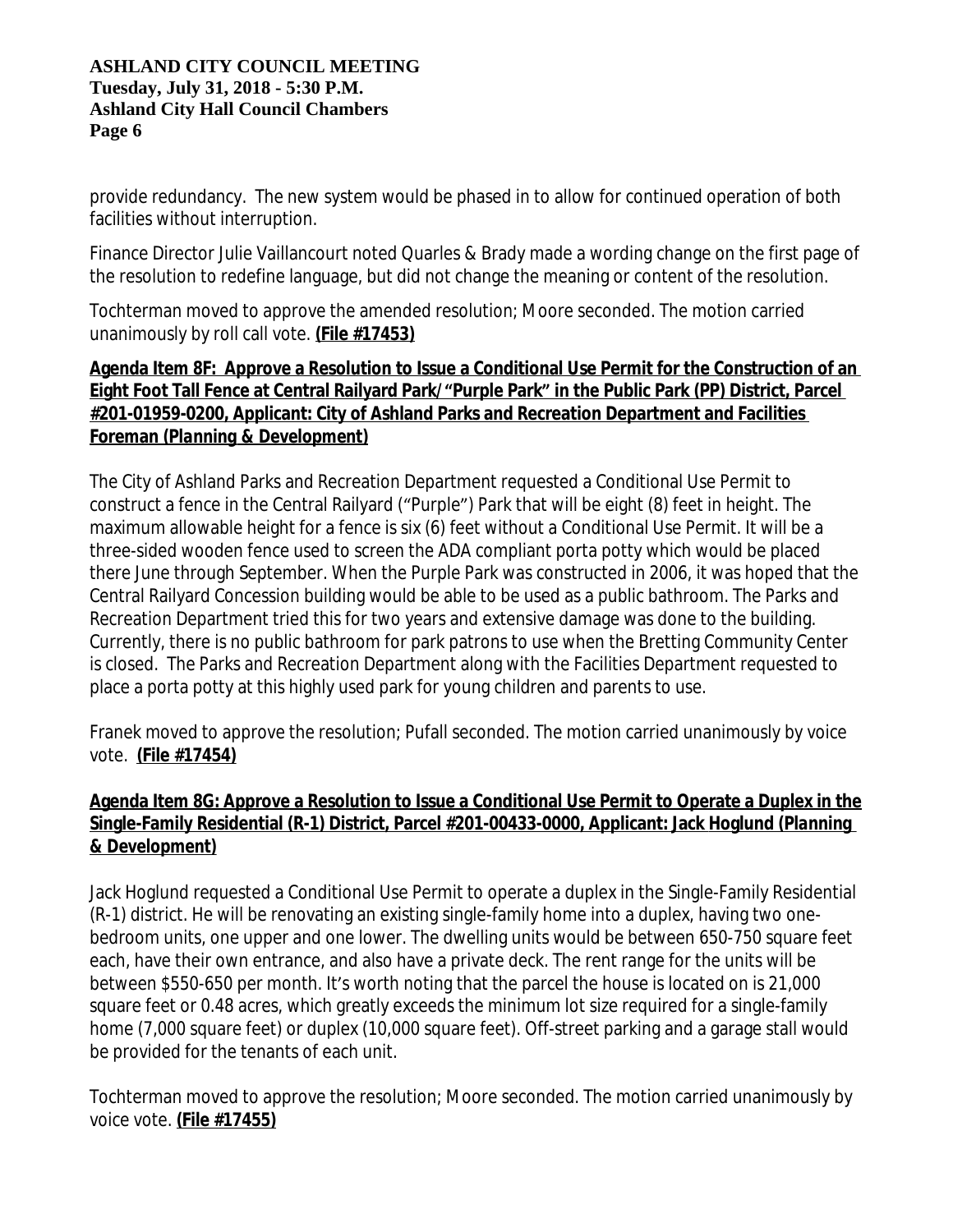# **Agenda Item 8H: Approve a Resolution to Issue a Conditional Use Permit to Operate a Utility Facility/Solar Garden at 2400 Farm Road in the Planned Residential/Institutional (PRI) District, Parcel #201-04940-0000, Applicant: OE WI Solar 1, LLC** *(Planning & Development)*

OE WI Solar 1, LLC requested a Conditional Use Permit to operate a utility facility/solar garden at 2400 Farm Road on the southeastern portion of the property owned by Northern States Power Company (NSP) along Highway 13. The ground mounted solar panels will take up approximately five (5) acres on the site and have an energy production capacity of 0.75 megawatts alternating current. The project will connect to NSP's existing electrical infrastructure to provide an opportunity for NSP customers to purchase a share of the garden and receive a credit on their electric bill according to their subscription size.

Additionally, they requested to install a fence that is up to eight (8) feet tall which requires a Conditional Use Permit as well and should be considered for approval with this application. Construction was expected to start in the second half of 2018 to be completed and online by summer of 2019.

Moore moved to approve the resolution; Tochterman seconded. The motion carried unanimously by voice vote. **(File #17456)**

# **Agenda Item 8I: Approve a Resolution in Support of a Request to the State of Wisconsin by Ashland County for the Hiring of One Additional Prosecutor (***Mayor)*

The Ashland County District Attorney, Kelly McKnight, requested from the City of Ashland a resolution in support for State funding for an additional Prosecutor in the District Attorney's office for 2019. In the recent workload analysis that was completed by the State of Wisconsin, Department of Administration, Ashland County continued to fall further behind as it relates to the number of prosecutors we should have in the office compared to the number we actually have.

Pufall moved to approve the resolution; Haas seconded. The motion carried unanimously by voice vote. (**File #17457)**

# **Agenda Item 9: Closed Session**

Moore moved to enter into Closed Session; Ortman seconded. The motion carried unanimously by roll call vote.

**Agenda Item 9A: Closed Session per Wisconsin Statute 19.85 (1)(g): "Conferring with legal counsel for the governmental body who is rendering oral or written advice concerning strategy to be adopted by the body with respect to litigation in which it is or is likely to become involved."** *(Approve the Revised Global Agreement for the Ashland Highway 2 Sewer Litigation)(Mayor)*